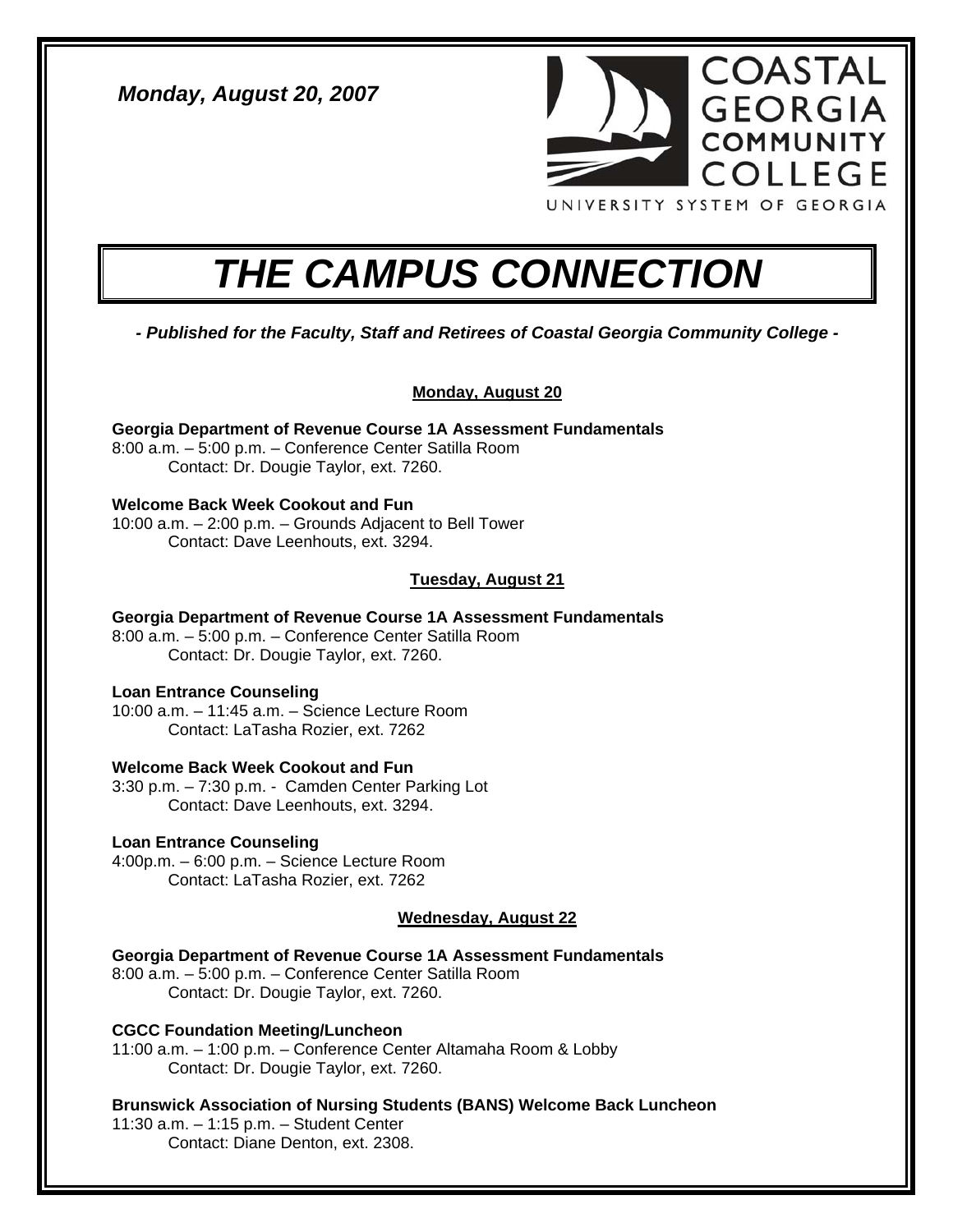# **Thursday, August 23**

**Georgia Department of Revenue Course 1A Assessment Fundamentals** 

8:00 a.m. – 5:00 p.m. – Conference Center Satilla Room Contact: Dr. Dougie Taylor, ext. 7260.

**Academic Skills Workshop: Achieving Success in College English**  12:15 p.m. & 4:30 p.m. – Library Classroom Contact: Student Development Services, ext. 7220.

# **Friday, August 24**

**Georgia Department of Revenue Course 1A Assessment Fundamentals** 

8:00 a.m. – 5:00 p.m. – Conference Center Satilla Room Contact: Dr. Dougie Taylor, ext. 7260.

## **Monday, August 27**

**Chair and Spa Massage to Go**  3:30 p.m. – 7:30 p.m. – Camden Center Rotunda Contact: Dave Leenhouts, ext. 3294.

## **Tuesday, August 28**

#### **Chair and Spa Massage to Go**

10:00 a.m. – 2:00 p.m. – Student Center Contact: Dave Leenhouts, ext. 3294.

### **International Association Meeting**

12:00 p.m. – 1:15 p.m. – Science Lecture Room Contact: Tyler Bagwell, ext. 3099

#### **Academic Skills Workshop: Time Management/Study Skills**

12:15 p.m. & 4:30 p.m. – Library Classroom Contact: Student Development Services, ext. 7220.

#### **Wednesday, August 29**

#### **Fall Job Fair**

10:00 a.m. – 1:00 p.m. – Student Center Contact: Laura Bowen, ext. 7220.

#### **Thursday, August 30**

#### **Comedy for Lunch with Adam Ace**

12:15 p.m. – 1:45 p.m. – Student Center Contact: Dave Leenhouts, ext. 3294.

**Academic Skills Workshop: Intro to Using the Library and GIL**  12:15 p.m. & 4:30 p.m. – Library Classroom Contact: Student Development Services, ext. 7220.

#### **Friday, August 31**

## **Clinical Orientation Conference**

8:30 a.m. – 5:00 p.m. – Science Lecture Room Contact: Laura Grantham, ext. 6854.